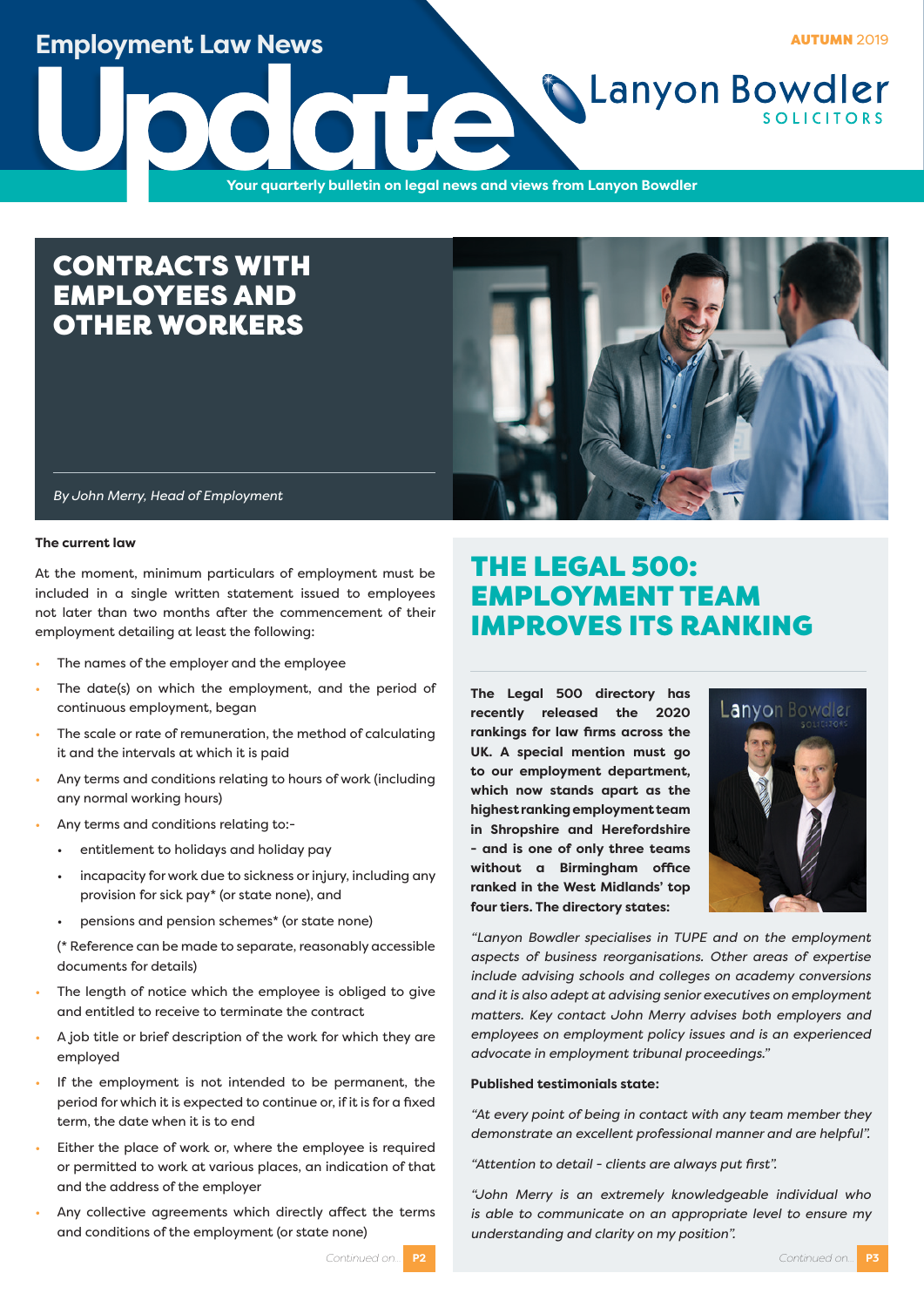*Truly professional at all levels. Thorough with advice and easy to understand.Looked after my personal interests.*  **TC, Telford**

#### **CONTINUED FROM PAGE 1**

Where the employee is required to work outside the UK for more than one month at a time, certain additional terms (or if this doesn't apply, this must be stated).

If any of the details change, this must be confirmed in writing within one month.

#### **Penalty**

If an employment tribunal makes any kind of award to an employee (e.g. for unlawful deduction from wages, unfair dismissal or unlawful discrimination) who hasn't been issued with the minimum written particulars / written confirmation of amendments at the date of the incident giving rise to their claim, it must award an additional two weeks' pay, and in its discretion may award four weeks' pay (subject to cap on weekly pay - currently £525).

#### **Changes**

For all workers who start on or after 6 April 2020, written particulars must be provided on or before the first day of work and additional information must be included.

The term 'worker' includes not just employees, but any person who contracts to provide their services personally who is not genuinely self-employed. The number of people who fall into the wider category of worker, which covers many zero hours and other casual workers, is ever growing with the expanding gig economy.

The additional particulars to be included relate to:

- Working days
- Whether the working pattern may be variable, and if so how it may vary or how the variation is to be determined
- Any other paid leave to which the worker is entitled (including maternity and paternity leave)
- Details of any other benefits (whether contractual or discretionary and including, for example, commission, bonuses, life insurance and medical insurance)
- Probationary period

# Our People, Your Team

Contact **Lanyon Bowdler** to find out about the full range of legal services we offer

**info@lblaw.co.uk • www.lblaw.co.uk**

• Training entitlement, stating if it is compulsory and also if the employer will not pay for it.

#### **Our recommendations**

Statutory minimum particulars are just that - a minimum. Employers should:

- Not just issue written particulars they should issue well drafted contracts which also include provisions which protect their business, such as in relation to deductions from pay, recoupment of excess holiday pay at the end of the employment, confidentiality and restrictive covenants.
- Not wait until 6 April 2020 to issue contracts to workers who aren't employees: it is important that contracts with workers, like any other contract, are in writing in order to provide certainty, and so minimise the prospect of disputes over terms. Further, a well drafted worker contract can help demonstrate that they do not have employee status.
- Not wait until up to two months after an employee starts before issuing the contract - or from 6 April 2020, the start date of the employee or other worker. Contracts should be issued no later than when the position is offered in order to ensure that their intended terms are binding.

Any employer who is to issue a new written contract after an employee or other worker has already accepted a position, or indeed whilst they are performing a role, should get advice in order to ensure that they do not incur liability for breach of contract or unfair dismissal, or otherwise a failure to consult (including collectively); and in order to ensure enforceability.

#### **Contract reviews**

The forthcoming changes mean that this is a good time for businesses to review their existing employment / worker contracts generally. Questions they should ask themselves include:

- When were our contracts last reviewed?
- Do they still refer to compulsory retirement age? If so, can we objectively justify this in accordance with the appropriate legal test, and even if we can, do we wish to risk a potentially expensive dispute in this regard?
- Do we still purport that the employee consents to data processing, when we should not? Have we got a data protection policy, and have we issued every employee with a privacy notice, in accordance with our GDPR obligations?
- When were our restrictive covenants last reviewed?
- How were our current contracts implemented are they even binding?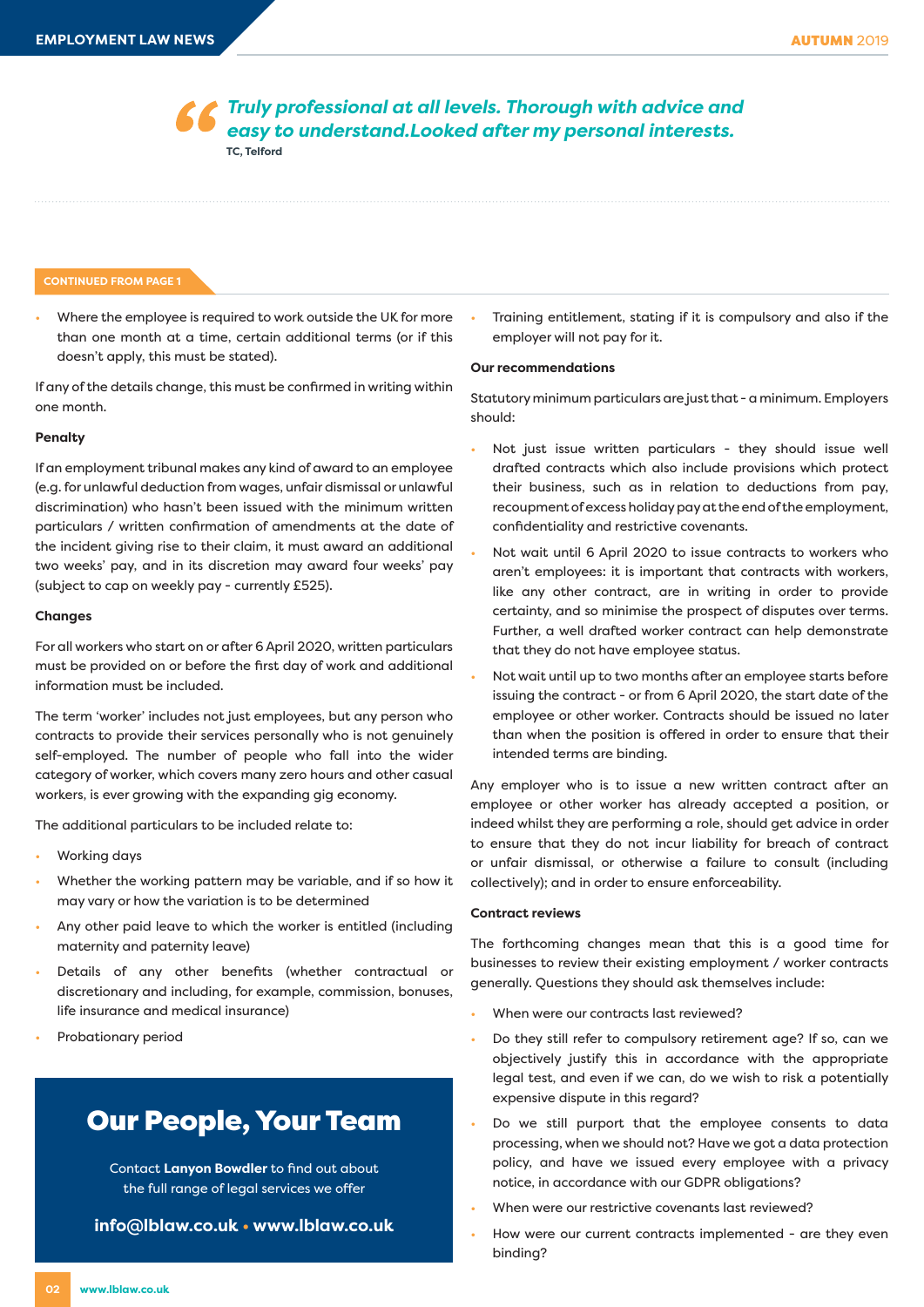*Clear explanation of legal position and full discussion of options and likely outcomes discussed. Very helpful and honest.*  **JL, Telford** 

### RETAINER PACKAGES

**We offer fixed fee retainer packages for our employment law services to provide pricing certainty and the spreading of cost through manageable instalments. There are four levels of cover designed to suit your business and requirements.** 

All levels of cover come with the following benefits:

- Advice provided by qualified and experienced solicitors.
- Legal Advice Privilege all communications with your adviser remain confidential in the event of a tribunal or court claim. This enables you to be completely honest and upfront with your adviser as to your desired outcome in any given scenario. (This cannot generally be provided by HR consultants.)
- A free monthly bulletin updating you on the developments in employment law and HR, including new legislation and case law.
- Discounted legal fees on our other commercial services including dispute resolution, debt recovery, commercial property, commercial and corporate law and criminal law (e.g. motoring offences in company vehicles, health and safety prosecutions, etc).

The employment advice covered in our retainer packages is delivered by experienced, qualified solicitors from any of our office locations: Shrewsbury, Telford, Hereford, Oswestry Ludlow, Bromyard and Conwy.

#### **Small Business Cover - £35 a week:**

Designed for businesses with up to 10 employees, you can expect a face to face meeting with your solicitor at the outset. Your solicitor will provide you with specialist advice on your day-to-day employment law and HR enquiries, delivered by the next working day at the latest. Plus, you can benefit from one online training course per year on employment issues and processes and free attendance at our bi-annual employment law update seminars.

As an optional extra, your dedicated advisor will review your contracts and handbook, or provide these documents for you if they are not already in place (for an upfront cost of £995 plus VAT). We can also offer optional insurance cover for tribunal claims to cover legal fees and non-contractual awards / settlements (£POA).

#### **Bronze Cover - £POA:**

The bronze cover is aimed at businesses with more than 10 employees and includes all of the Small Business Cover benefits with the contract and handbook review included in the price of this package. We can advise on any suggested amendments to these documents or, if you prefer, or if you do not presently have such documents, we will provide standard documents for this purpose.

#### **Silver Cover - £POA:**

Enjoy all the benefits of Bronze Cover, alongside the following extras:

- Preparation of bespoke contracts and handbooks, with a comprehensive set of recommended policies tailored for the requirements of your business.
- A half day onsite training session for employees and/or managers on a topic of your choosing.
- Two online training courses per year on various employment issues and processes.

#### **Gold Cover - £POA:**

In addition to the services included in the Silver Cover, the Gold Cover package has the following exclusive benefits:

- A bespoke manager handbook (in addition to the employee handbook) giving managers guidance on how to implement the various employee policies.
- Out of hours legal advice for urgent matters.
- An additional half day of onsite training.

**To find out more about our retainer packages contact our employment law team.** 

#### **CONTINUED FROM PAGE 1**

*"William Morse is incredibly responsive, supportive, and knowledgeable".*

Our education department, headed by Will Morse, is also recognised in The Legal 500, and remains the only education team outside Birmingham that is ranked in the West Midlands. The directory states:

*"Lanyon Bowdler covers a range of matters for academies, schools and colleges, spanning school conversions to academy, collaboration agreements, academic terminations, compliance matters, development projects, employee contracts and employment disputes."*

The Legal 500 is a highly respected guide, including because client feedback plays a major role in determining rankings. It provides a clear endorsement of the standard of our employment team and the service that it provides to its clients.